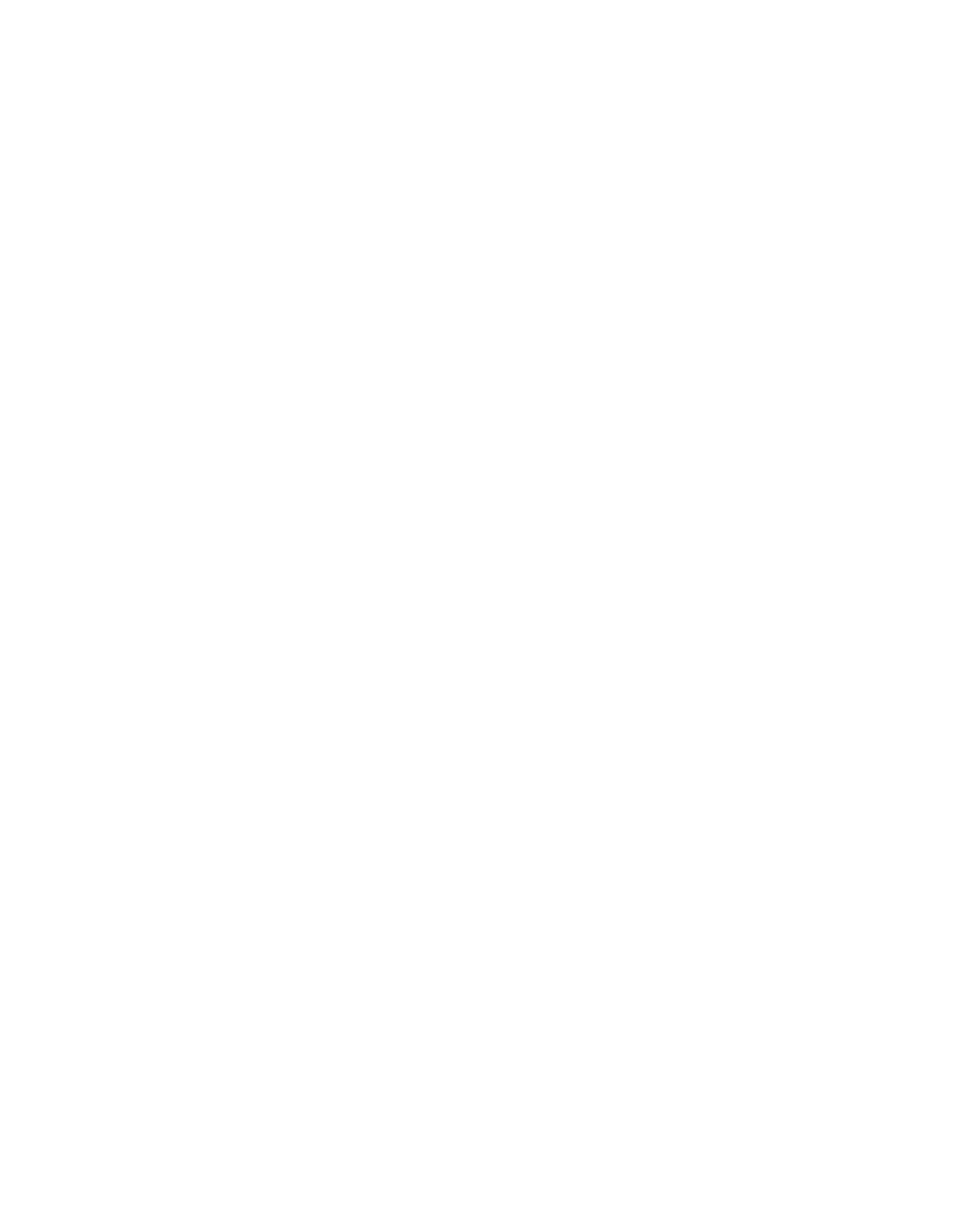### **In the case of Blagojević v. Serbia,**

The European Court of Human Rights (Third Section), sitting as a Committee composed of:

 Luis López Guerra, *President,*  Dmitry Dedov,

Branko Lubarda, *judges,*

and Fatoş Aracı, *Deputy Section Registrar,*

Having deliberated in private on 7 March 2017,

Delivers the following judgment, which was adopted on that date:

## PROCEDURE

1. The case originated in an application (no. 63113/13) against Serbia lodged with the Court under Article 34 of the Convention for the Protection of Human Rights and Fundamental Freedoms ("the Convention") by a Serbian national, Mr Veroljub Blagojević ("the applicant"), on 25 September 2013.

2. The applicant was represented by Mr L. Uljarević, a lawyer practising in Kragujevac. The Serbian Government ("the Government") were initially represented by their former Agent, Ms V. Rodić, being more recently substituted by their current Agent, Ms. N. Plavšić.

3. On 18 December 2014 the complaint concerning the length of criminal proceedings was communicated to the Government and the remainder of the application was declared inadmissible pursuant to Rule 54 § 3 of the Rules of Court.

4. The Government objected to the examination of the application by a Committee. After having considered the Government's objection, the Court rejects it.

## THE FACTS

5. The applicant was born in 1951 and lives in Kragujevac.

6. On 13 July 2006 the applicant filed a civil suit together with 18 other persons with the Kragujevac Municipal Court against his former employer *Telekom Srbija AD Beograd* requesting the payment of funds from profit made in 2005.

7. The applicant's previous representative did not attend first preliminary hearing fixed for 15 November 2006, since he had been deleted from the register of the attorneys–at-law in May 2006. The applicant appointed the present representative on 25 January 2007.

8. The preliminary hearing was held on 13 February 2007.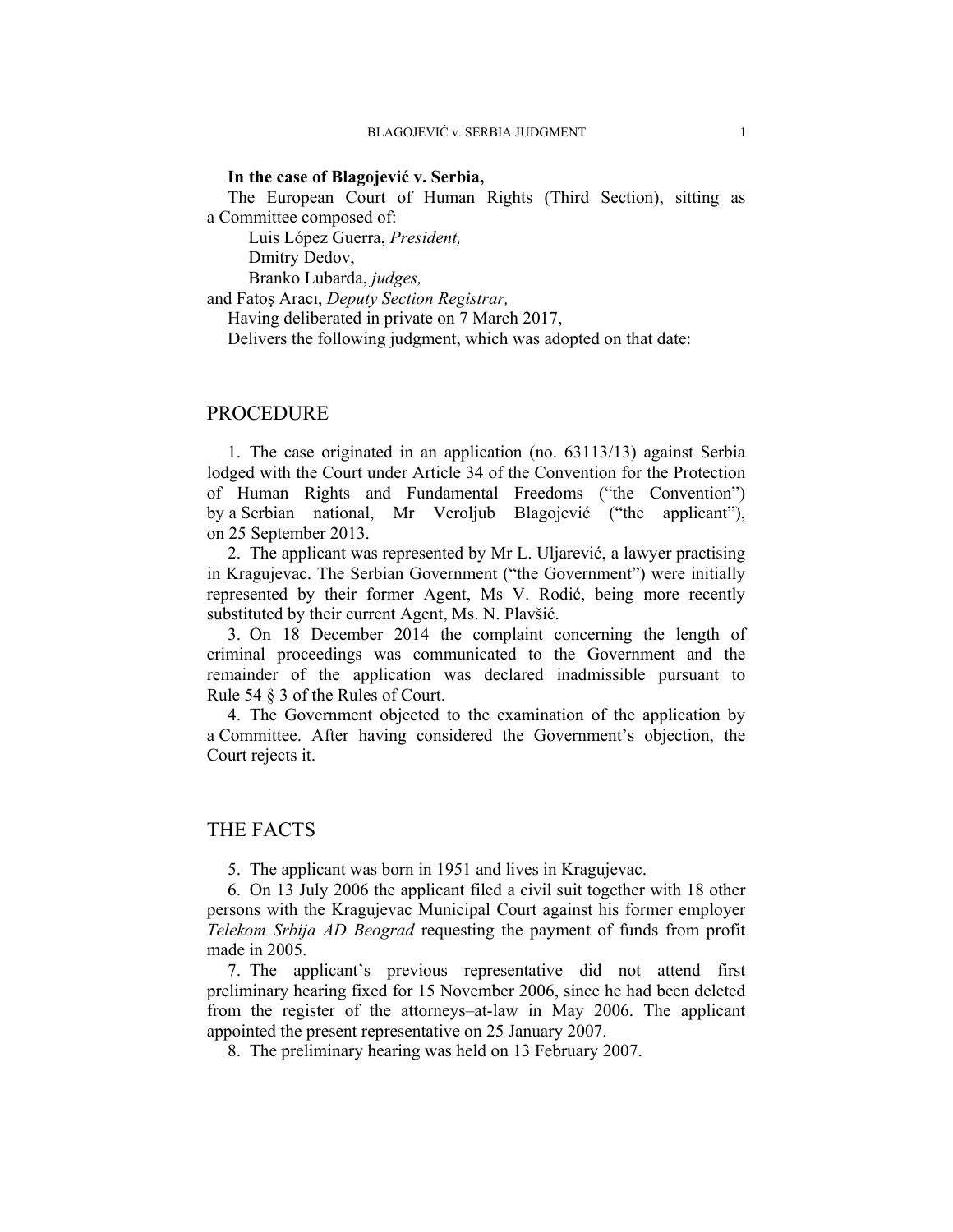9. On 27 August 2007 the proceedings were split to separate proceedings for each of the plaintiffs concerned.

10. The preliminary hearing was held on 21 March 2008.

11. Within the period from 21 October 2008 until 29 April 2011 seven out of eight hearings were postponed for various reasons, mainly because the representatives on the both sides provided new submissions and evidence and on the proposal of both sides due to the cost-efficiency of the proceedings.

12. On 29 April 2011 the Kragujevac First Instance Court ruled against the applicant.

13. On 20 February 2012 the Kragujevac Appeals Court upheld that judgment.

14. On 27 June 2013 the Constitutional Court rejected the applicant's appeal.

## THE LAW

## I. ALLEGED VIOLATION OF ARTICLES 6 § 1 AND 13 OF THE **CONVENTION**

15. The applicant complained that the length of the proceedings in question had been incompatible with the "reasonable time" requirement. He relied on Articles 6 § 1 and 13 of the Convention, which, in so far as relevant, read as follows:

#### **Article 6 § 1**

"In the determination of his civil rights and obligations or of any criminal charge against him... everyone is entitled to a ... hearing within a reasonable time by [a] ... tribunal ..."

#### **Article 13**

 "Everyone whose rights and freedoms as set forth in [the] Convention are violated shall have an effective remedy before a national authority notwithstanding that the violation has been committed by persons acting in an official capacity."

16. The Government contested that argument claiming that in the specific circumstances of the case, namely the large number of plaintiffs, the complex legal issue and postponing of the hearing mainly because of the conduct of the representatives on both sides, the length of impugned proceedings cannot be deemed excessive.

17. The proceedings in question lasted for five years and seven months in two instances.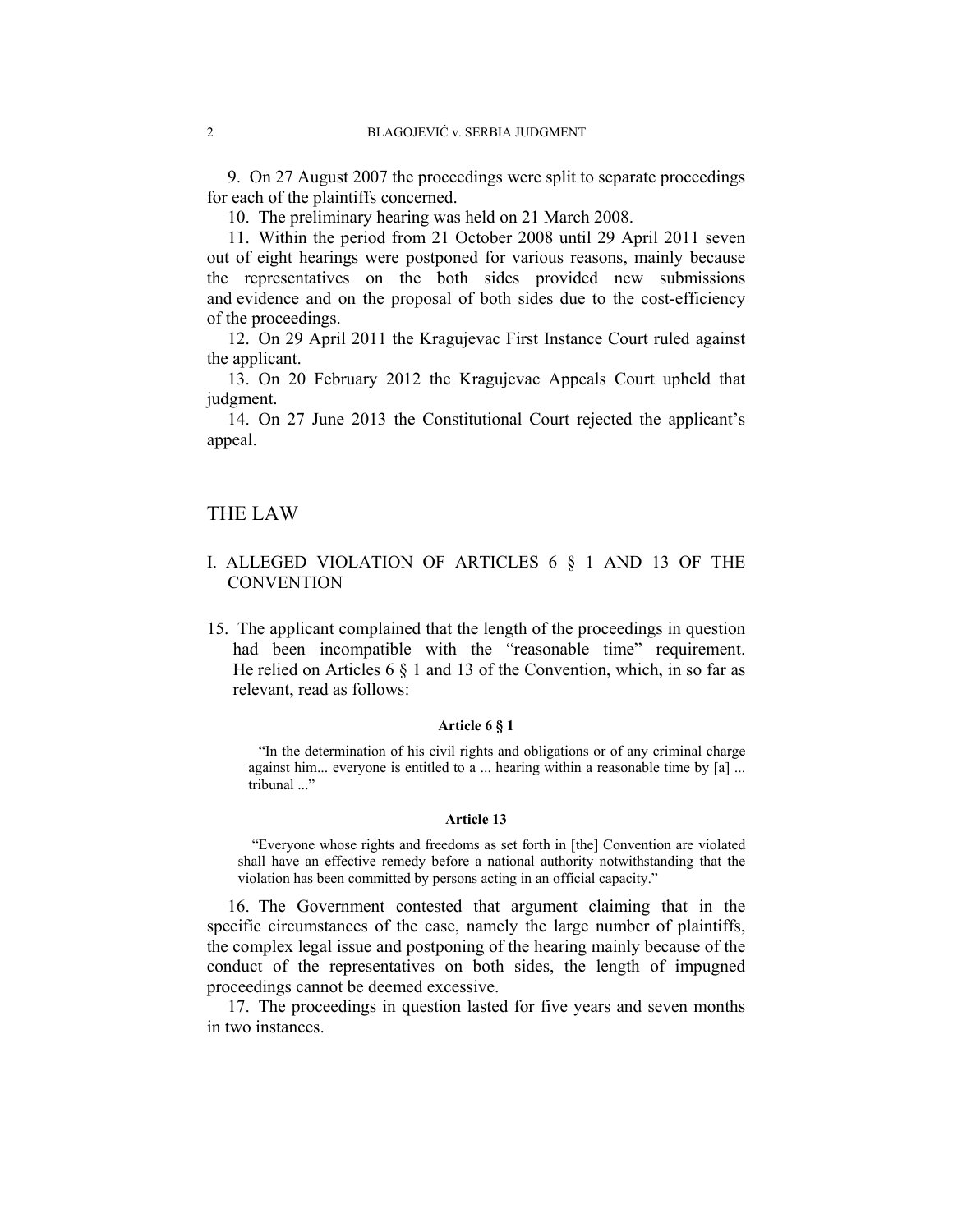#### **A. Admissibility**

18. The Court notes that the application is not manifestly ill-founded within the meaning of Article 35  $\S$  3 (a) of the Convention. It further notes that it is not inadmissible on any other grounds. It must therefore be declared admissible.

## **B. Merits**

19. The Court reiterates that the reasonableness of the length of proceedings must be assessed in the light of the circumstances of the case and with reference to the following criteria: the complexity of the case, the conduct of the applicants and the relevant authorities and what was at stake for the applicant in the dispute (see, among many other authorities, *Frydlender v. France* [GC], no. 30979/96, § 43, ECHR 2000-VII).

20. The Court has frequently found violations of Article 6 § 1 of the Convention in cases raising issues similar to the one in the present case (see *Frydlender*, cited above).

21. Having examined all the material submitted to it, the Court has not found any fact or argument capable of persuading it to reach a different conclusion on the merits of the applicant's complaint. Having regard to its case-law on the subject (see *Nemet v. Serbia*, no. 22543/05, § 17, 8 December 2009), the Court considers that in the instant case the length of the proceedings was excessive and failed to meet the "reasonable time" requirement.

22. Accordingly, there has been a breach of Article  $6 \S 1$  of the Convention.

23. After reaching such a conclusion, the Court does not find it necessary to examine essentially the same complaint under Article 13 of the Convention (see *mutatis mutandis*, *Kin-Stib and Majkić v. Serbia*, no. 12312/05, § 90, 20 April 2010).

## II. APPLICATION OF ARTICLE 41 OF THE CONVENTION

### 24. Article 41 of the Convention provides:

"If the Court finds that there has been a violation of the Convention or the Protocols thereto, and if the internal law of the High Contracting Party concerned allows only partial reparation to be made, the Court shall, if necessary, afford just satisfaction to the injured party."

## **A. Damage**

25. The applicant claimed 5,000 euros (EUR) in respect of nonpecuniary damage.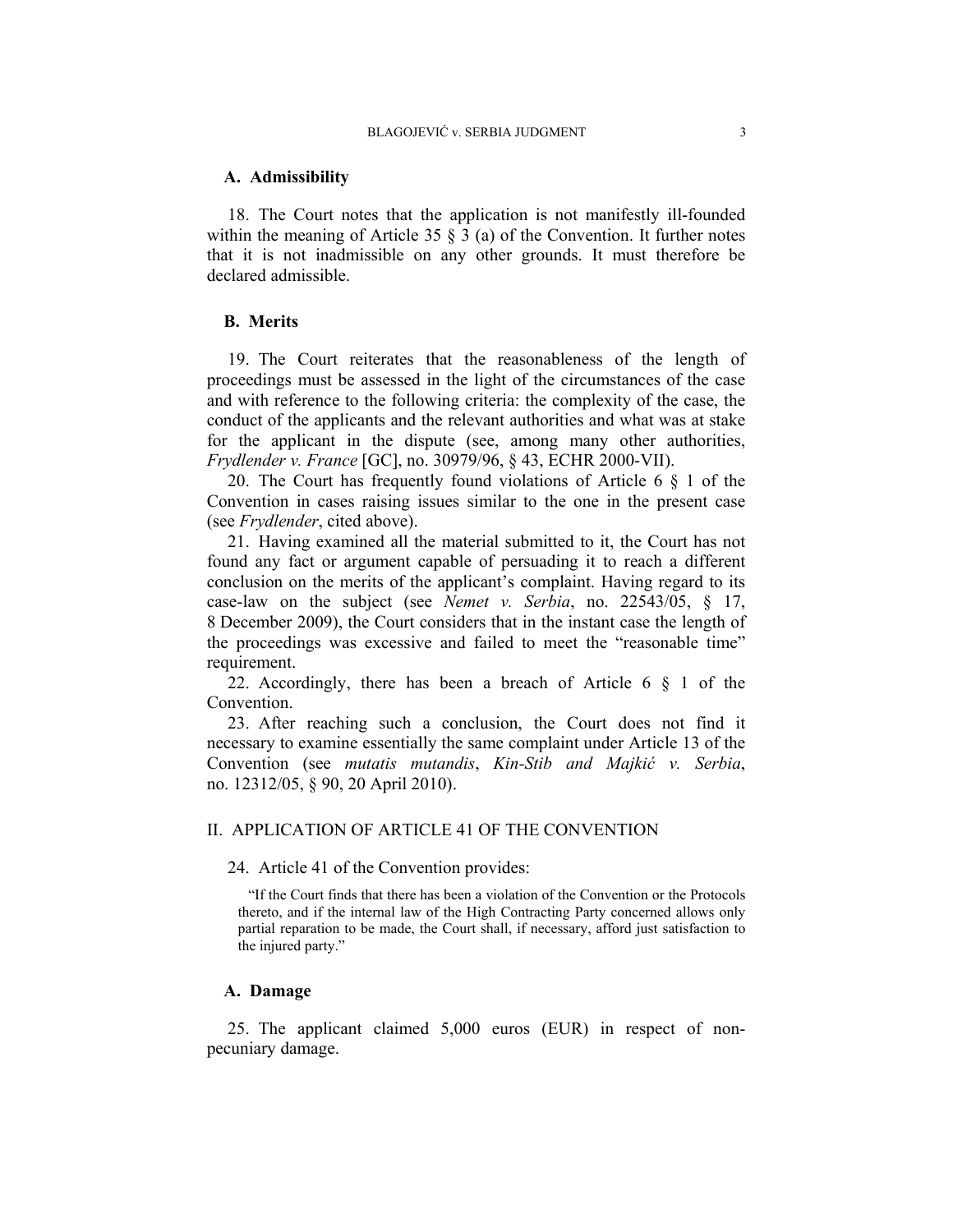26. The Government considered the sum requested to be excessive.

27. The Court is satisfied that the applicant has undoubtedly suffered distress on account of the lengthy delay in the proceedings in question. It therefore awards the applicant EUR 1,500 in respect of the non-pecuniary damage suffered.

## **B. Costs and expenses**

28. The applicant also claimed EUR 900 for the costs and expenses incurred before the domestic courts and EUR 765 for those incurred before the Court.

29. The Government contested these claims.

30. Regard being had to the documents in its possession and to its caselaw, the Court considers it reasonable to award the sum of EUR 500 for costs and expenses for the proceedings before the Court.

## **C. Default interest**

31. The Court considers it appropriate that the default interest rate should be based on the marginal lending rate of the European Central Bank, to which should be added three percentage points.

# FOR THESE REASONS, THE COURT, UNANIMOUSLY,

1. *Declares* the application admissible;

- 2. *Holds* that there has been a violation of Article 6 § 1 of the Convention;
- 3. *Holds* that there is no need to examine separately the complaint under Article 13 of the Convention;
- 4. *Holds*

(a) that the respondent State is to pay the applicant, within three months the following amounts:

(i) EUR 1,500 (one thousand five hundreds euros), plus any tax that may be chargeable, in respect of non-pecuniary damage suffered, and

(ii) EUR 500 (five hundreds euros), plus any tax that may be chargeable to the applicant, in respect of costs and expenses;

(b) that the amounts specified under (a) shall be converted into the national currency of the respondent State at the rate applicable at the date of settlement;